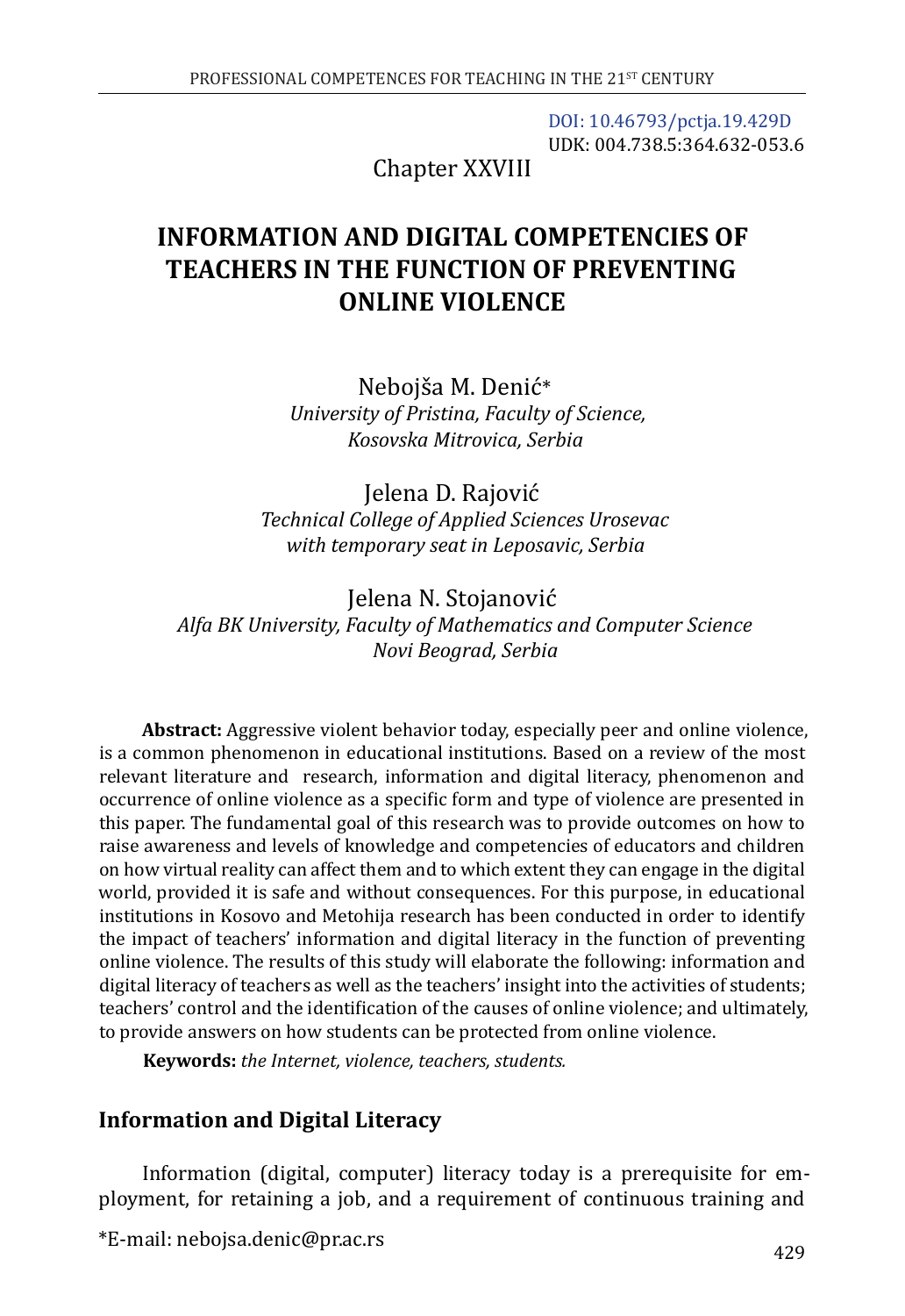learning. At present, technology has reached such applicability in our lives that every aspect of human life and functioning relies on it. High-speed Internet allows faster access to "online" contents, animated graphics or videos, and thus more online time spent at home (Denić 2016). Famous researchers, Jolls and Thoman (2008), by comparing the former century skills with skills needed for the systematic development of people and society in the  $21<sup>st</sup>$  century, highlight a set of similar skills including skills needed for lifelong learning, skills for developing abilities through problem solving consisting of task approach, analysis, assessment and problem solving; critical thinking skills and systematic analysis of multimedia information; skills for management of various modern multimedia devices, the use of technologies for communication with people around the world for joint problem solving and knowledge dissemination; project team work; demonstration of knowledge and skills using different multimedia tools and technologies and the use of current modern technologies, with the possibility of independent study and development of new skills required for active, correct and efficient handling of new technologies. This would improve performance, that is, productivity of companies' operations or save time and money related to personal development of every person. According to the same authors (Jolls, Thoman 2008), all this generates the need for the development of different types of literacy or tools by which such information could be checked relatively quickly. Accordingly, awareness of the existence of needs for use of personal knowledge, experience, critical and analytical thinking for development of our personality and personal competencies for independent life, both at school and later in life at work, is developed. As Jolls and Thomas argue, the effective use of information in society and the need for lifelong learning and personal development is increasingly gaining in importance. Bawden (2008) claims that there is no single literacy, which would be appropriate for all people or for one person over all their lifetime without constantly updating concepts and competences in accordance with the changing circumstances of the information environment. According to some authors, the modern era has brought modern techniques, which in overall size were defined by Gordon Moore in 1960s. He stated that the power of computers would double approximately every 18 to 24 months. This definition more than a half a century ago follows and describes in detail computers and sophisticated information technologies.

Modern society has become tied to technology in all spheres of human life (Denić 2017). Today, for example, it is almost impossible for a doctor to perform any surgery without using a digital device. In addition, it is almost impossible that any industrial machine can operate without some information system or modern information-communication technology managed by computer. In such context, the necessity of information education of the population is emphasized. As pointed out by some authors, it is very important to start the education and information literacy of society in time (Nunally 1978). It is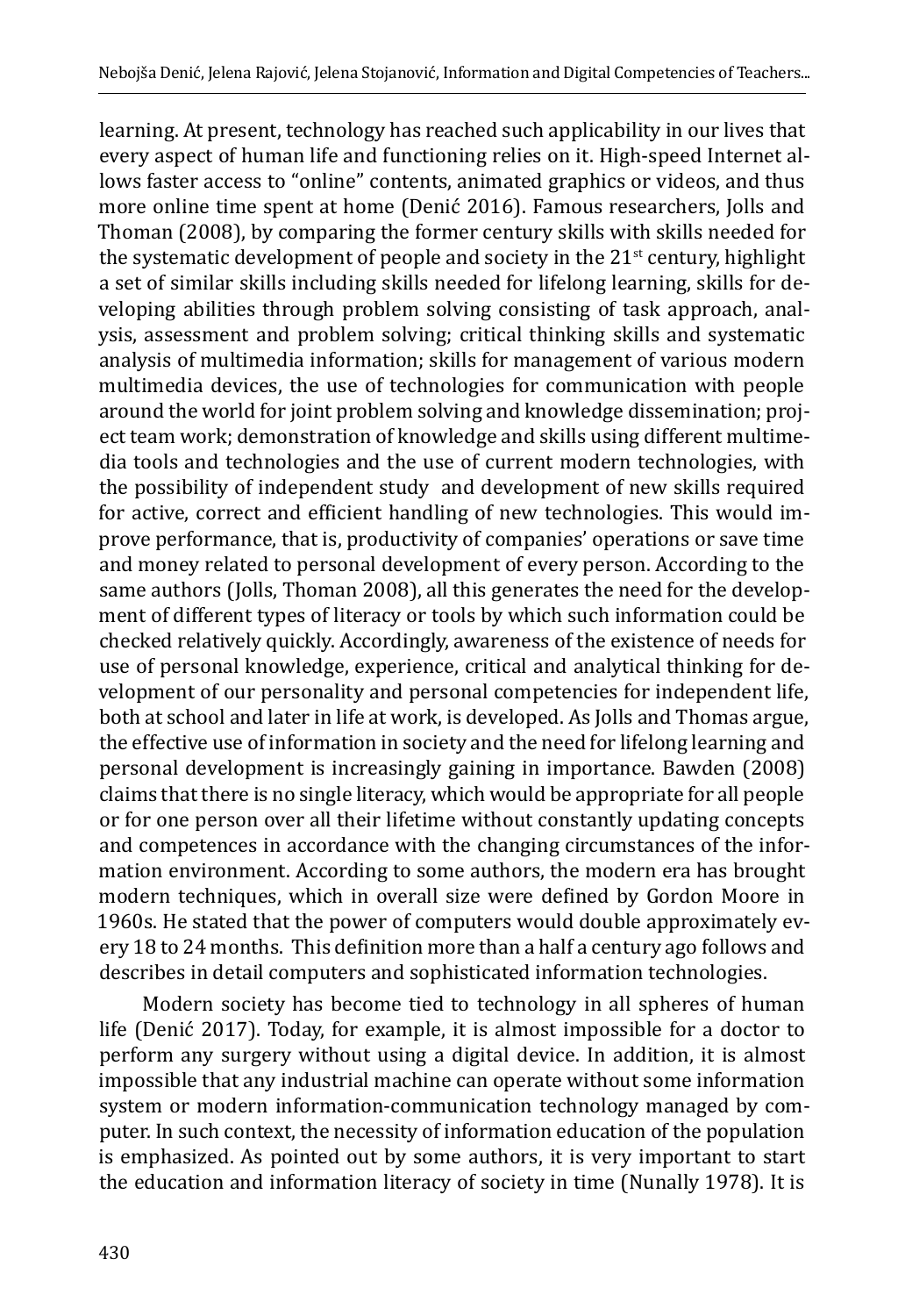particularly important to carry out the continuous information education of teachers (Denić 2008). However, although the mandatory professional education of teacher was introduced ten years ago, the results of research imply that the same has not yet been sufficiently and effectively achieved in the educational system of the Republic of Serbia (Denić 2009).

The teaching process based on information-communication technologies is more comprehensive, more interesting and of higher quality than the traditional model of the teaching process. This type of teaching process includes the active and practical participation of students, thus enabling them to attain the necessary teacher's attention. According to well-known researchers (Davis et al. 1989; Chau 1996), the quality of the design and development directly affects the quality of the teaching process and is one of the most important factors for the quality content of the teaching process. We are often witnesses that students of primary, secondary schools and grammar schools which have appropriate equipment, through high quality and content-based information and communication systems, achieve great success at republic and international competitions and knowledge Olympics. Comparatively speaking, the difference in the educational level is imperceptible (Babbie 1998).

It is important to define what is meant by an information literate person, that is, it is necessary to determine the fundamental information knowledge and skills that an "information literate" person should have. According to Filipović (2017), this includes:

- Knowledge of the computer configuration and fundamentals of the use of operational systems;
- Use of text processing programs;
- Use of spreadsheet programs;
- Use of programs for creating presentations with the computer's assistance;
- Knowledge of programming fundamentals;
- Knowledge of the Internet and its services, especially communication using electronic mail and web;
- Web search using search engines and thematic catalogues;
- Content editing using HTML presentations (Filipović 2017).

Regarding digital literacy, it is important to note that the concept of digital literacy to certain extent overlaps with the concept of information literacy, but information literacy is a much wider concept that, apart from information in electronic form, includes all information available in different forms (Demunter 2006).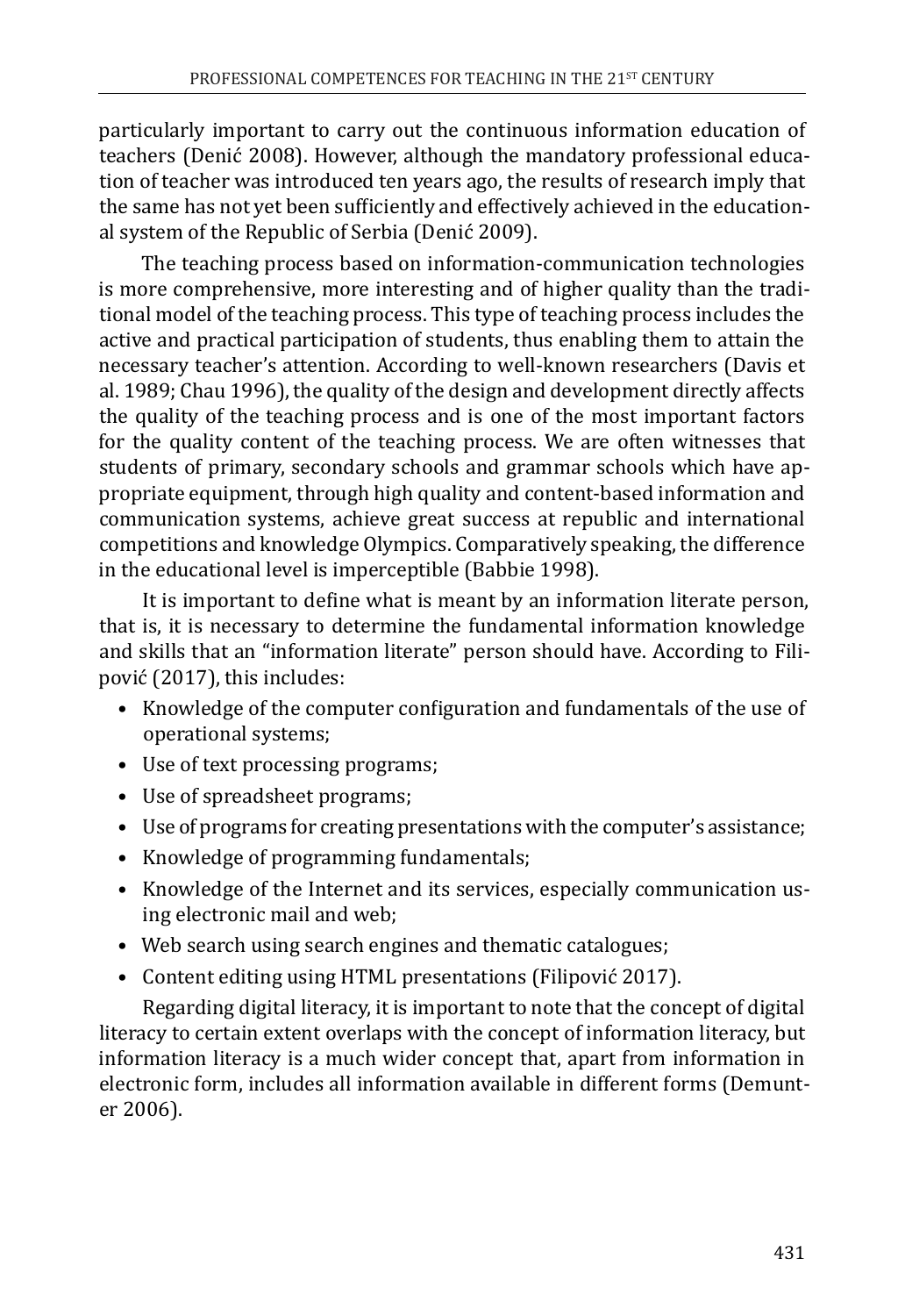

*Figure 1: Levels of digital literacy*

In this regard, one of the first definitions and concepts of digital literacy was given by Gilster (1997), as cited in Koltay (2001). He described it as an ability to understand and use information from the different digital sources regardless of the different "lists of competencies" that a person should have in order to be digitally literal, which has been often criticized due to limitations. A couple of years later a similar opinion, was expressed by Martin (2006), also cited in Koltay (2011). He saw digital literacy as "the awareness, attitude and ability of individuals to appropriately use digital tools and facilities to identify, access, manage, integrate, evaluate, analyze and synthesize digital resources, construct new knowledge, create media expressions, and communicate with others, in the context of specific life situations, in order to enable constructive social action; and to reflect upon this process". There is a common opinion in practice that student-centered teaching is the best teaching practice. Studentcentered teaching includes a teaching process where student and teacher, as subjects of the teaching process, are active equally or the student is more active than the teacher (Matijević, Radovanović 2011). Authors like Demunter (2006) argue that digital literacy includes background and critical use of ICT at work, in free time and in communication, and the use of new information and communication tools. There are several more definitions of digital literacy present in the literature. Thus Rosen (2014), as stated in Frank and Castek (2017), claims that digital literacy creates future citizens of the new society who will be able not only to actively use digital tools, but will also be able to solve problems in this area; problems like electronic business, search, and to apply for jobs on the Internet in order to make progress in everyday life, etc.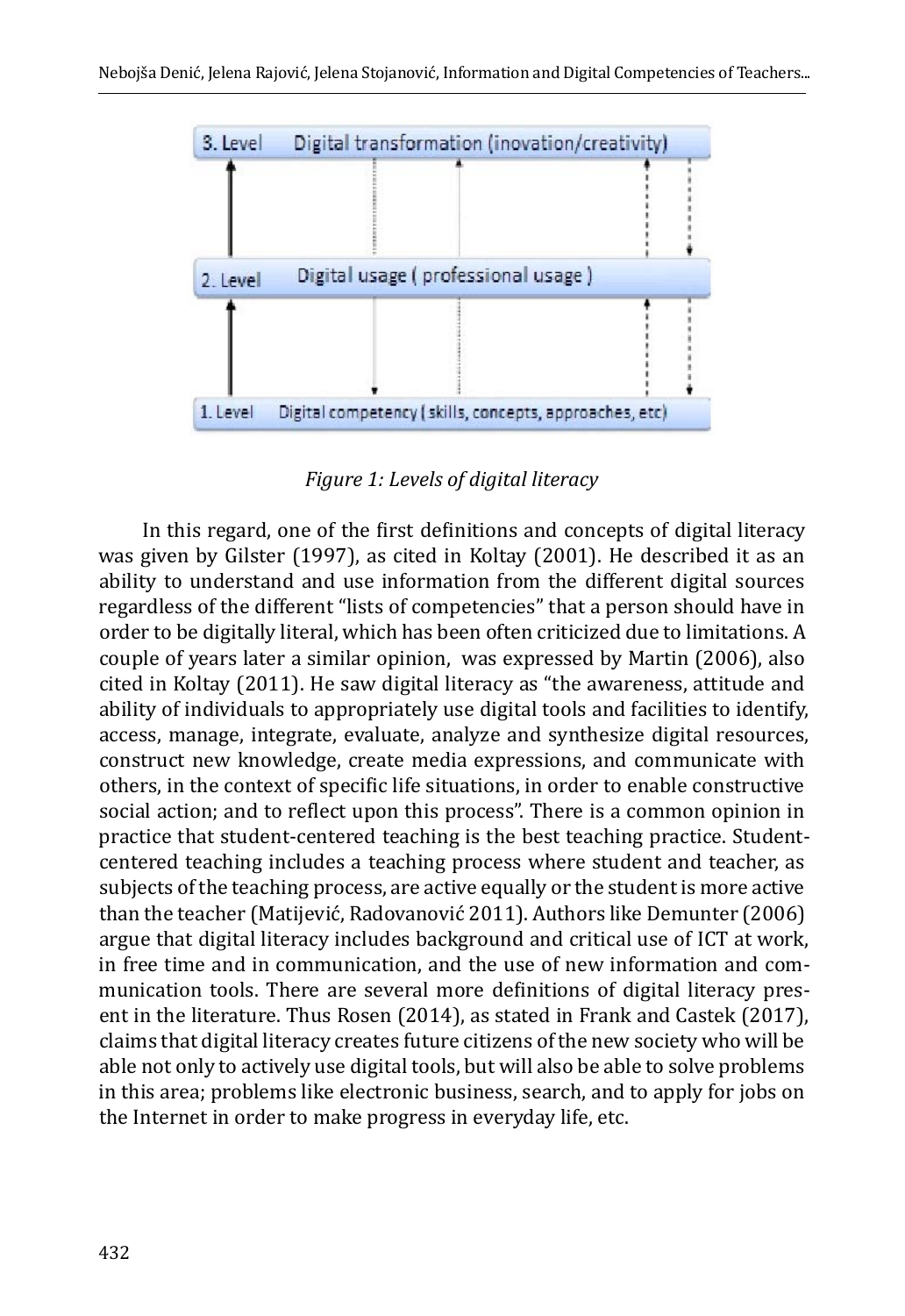

*Figure 2: Hierarchical scale of internal factors*

Information literacy is defined as the ability to use computers and computer programs (Denić 2010). Specifically, O'Sullivan (2002) states that it is possible to identify the concepts of information literacy in the context of knowledge management, that is, more precisely, in the context of time management related to the identification of needs for the information, determination of its scope, estimation of time required for problem solving. This also implies the time saving through faster decision-making and management of information that indicates the efficient approach to information, classification and storage, data-mining and data analysis.



*Figure 3: Developmental phases of teachers' e-competencies*

Teaching theories can be organized into four categories based on two main parameters: a teacher-centered approach versus a student-centered approach, and the high-tech material use versus low-tech material use.



*Figure 4: Four categories of teaching theories*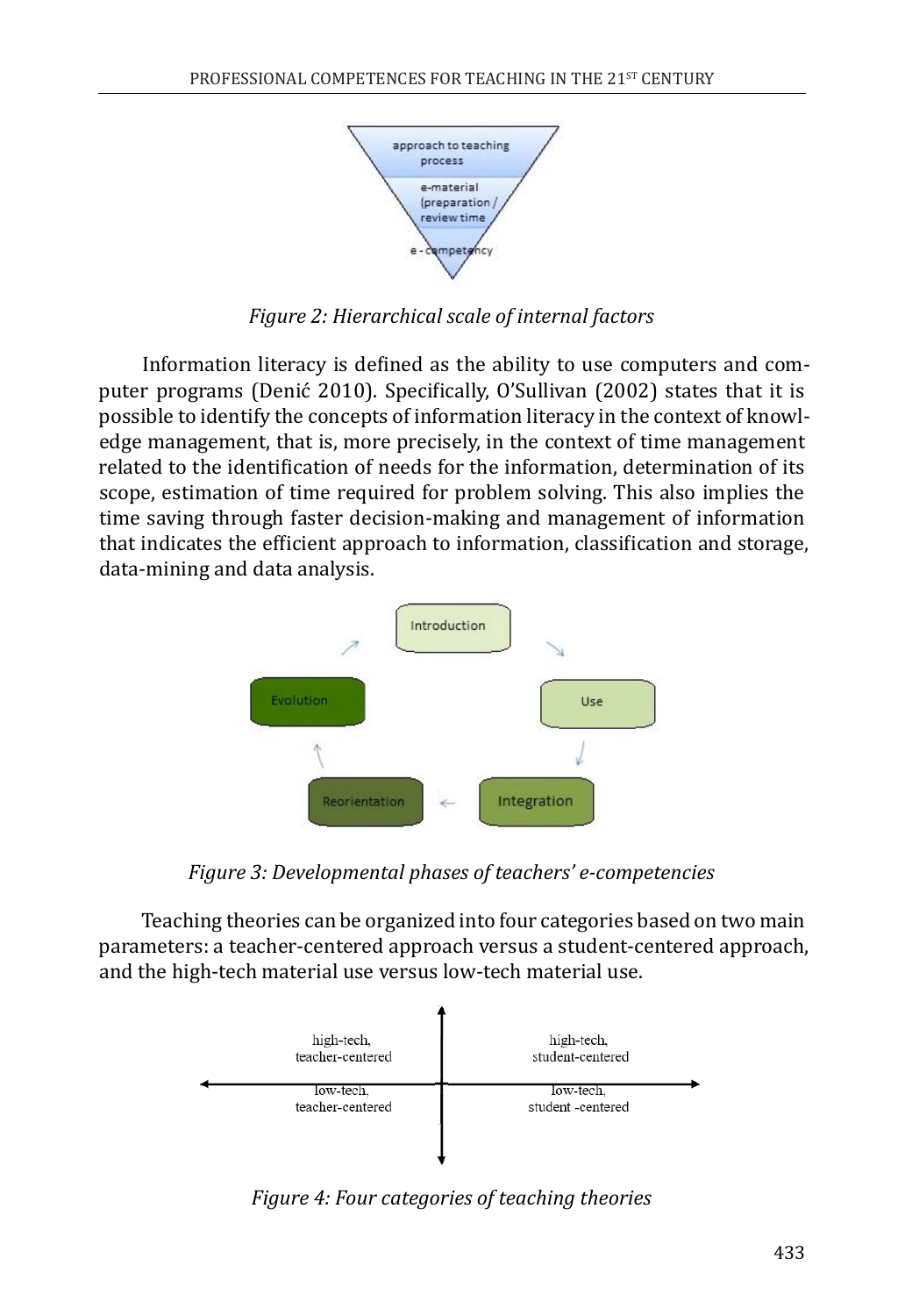Resource:<https://teach.com/what/teachers-know/teaching-methods/>

Thoman and Jolls (2003) define media literacy as "the framework for approach, analysis, estimation and creation of messages in different forms - from the newspapers, videos to the Internet". By developing teaching styles and integrating them into more efficient management skills, the teachers will learn what is the most suitable for their curriculum (Gill 2013).

#### *Theoretical considerations of violence*

Violence and abuse involves any form of once committed, or repeated verbal or non-verbal behavior that results in a real or potential threat to the health, development and dignity of child's, student's, and employee's personality. The research in the domain of peer violence in educational institutions had been conducted earlier; however, a more intense interest in a studious research of this topic was begun about thirty years ago (Denić 2010). The first records date back to the 1990s. The first researcher to become more seriously involved in this matter was Dan Olveus (1995). With the development of society, a new phenomenon known as online violence emerged as a result of the development of new information and communication technology and the Internet (Denić 2011). Violence and abuse can be committed by: an employee against a child, student or other employee; a parent or caretaker; or any other person who is taking care of the child and student; a child or a student against other child or student or employee; parent against his/her own child, or student, and employee. Literature offers various definitions of violence. Kurk and Haller (2001), based on their research, argue that the violence is not a product of society. Others like Fromm (2013), however, give their own concept of violence and confirm that the animals are more aggressive if their lives are in danger, but are not as destructive as man can be.

Violence in society according to Olweus (1995) is caused by aggressive behavior, and can occur due to lack of love, too much independence in childhood, educational methods, and the character of a child. When defining school violence, Ortega-Ruiz and Nunez (2012) in their research indicated that, the school is the environment where interpersonal relationships develop, different from the family environment, and hence has become one of the main institutions for the psycho-educational research. Sullivan (2011) defines peer violence as conscious, deliberate act of aggression or manipulation and/or marginalization of one or more persons by another person or a group of people. Olweus (1995) argues that the peer violence refers to a situation when the student is exposed to aggressive behavior of his/her companions or a group of students for a long period of time.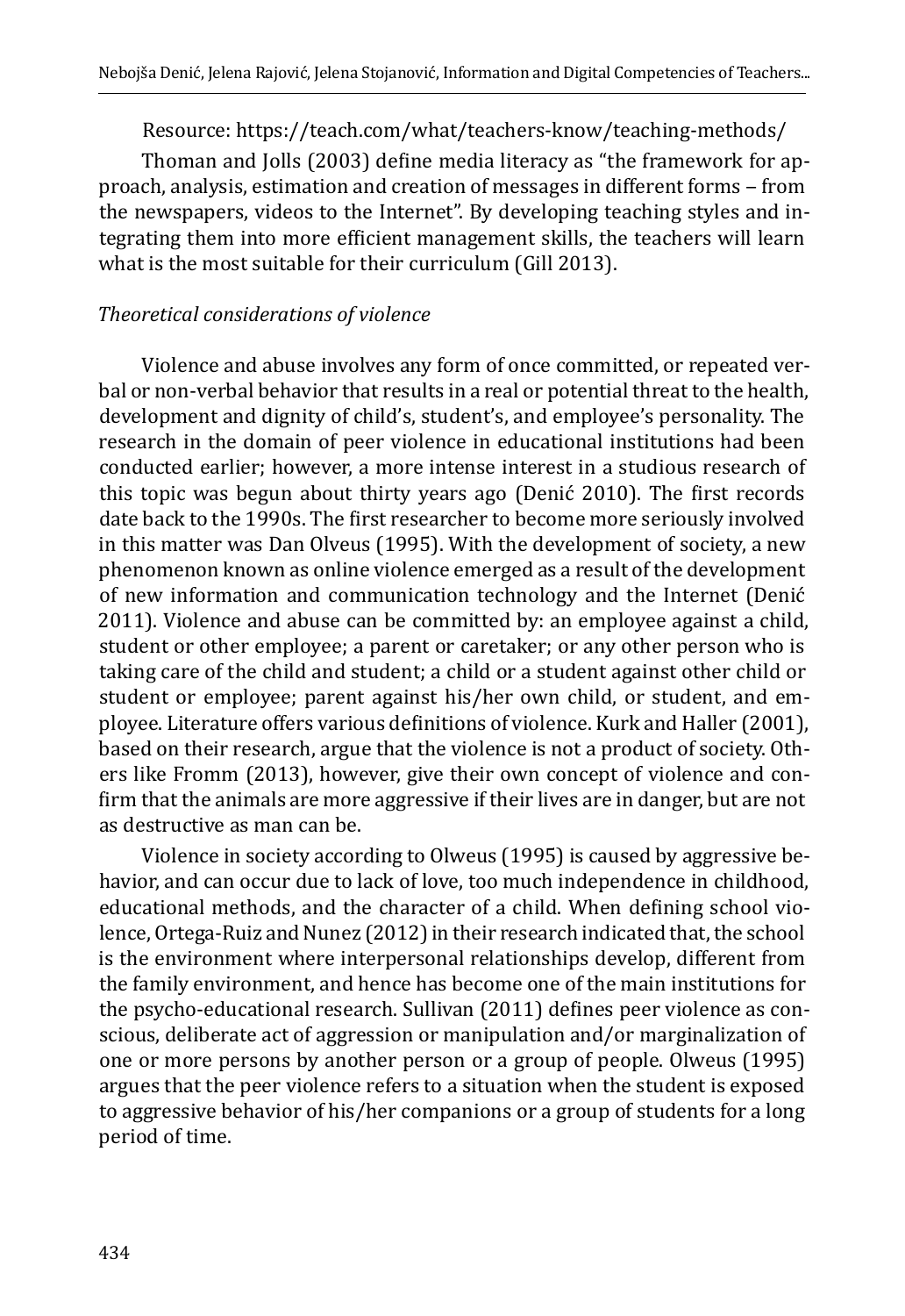#### *The definition of the online violence*

The occurrence of modern information and communication technology and the Internet has produced new forms of aggressive and inappropriate behavior (Denić 2010). Electronic violence and abuse is the misuse of information technologies that can result in harm to another person and violation of his/her dignity and it is committed by sending electronic mails, SMS, MMS, via website, chatting, joining forums, social networks, etc. Some researchers believe that the Internet, by nature, promotes cyber persecution, reflects the false sense of closeness, and opens up possibilities for misunderstandings regarding the intentions of participants in communication (Finn 2004: 470).

One of the definitions of online violence is that it is a phenomenon emerged as a detriment in the use of mobile phones, computers and other electronic devices. It is the aggressive act of a group or individual to the detriment of a person, who cannot defend himself/herself (Stefgen, Konik 2011). Authors Siegle (2010), Willard (2007), Pšunder (2012) define online violence as cruelty to others, sending or publishing harmful material, including aggression via the Internet or other digital technologies. Ortega-Ruiz and Nunez (2012) emphasize that we should not talk about online violence but about aggression, because this phenomenon occurs as a result of poor interpersonal relationships and abuse.

#### *Types and forms of online violence*

Of all types of violence, the one most represented is violence on the Internet. The age of the victim has an important role. Namely, the older the victim, is the sooner he/she will notice the offence and will respond to it faster, thus reducing the chance of becoming a victim of violence (Pšunder 2011). It is well known that online violence can occur in different forms. Authors Siegle (2010), Willard (2007), Pšunder (2012) classify online violence into the eight categories:

- 1. Brief violent exchange of opinions or insults on the Internet;
- 2. Harassment, maltreatment (constant sending of malicious and offensive messages) using applications for sending messages;
- 3. Disrespect of others on the Internet, sending or publishing rumors about a person, jeopardizing a person's reputation or causing damage to others;
- 4. Taking over the identity of another person, sending or publishing material on his/her behalf, and thus putting that person in danger or damaging his/ her reputation. The result of such acts can be exclusion of a victim from society or friends (Pšunder 2012);
- 5. Publishing of personal data of others (publishing of inappropriate photos, videos or status);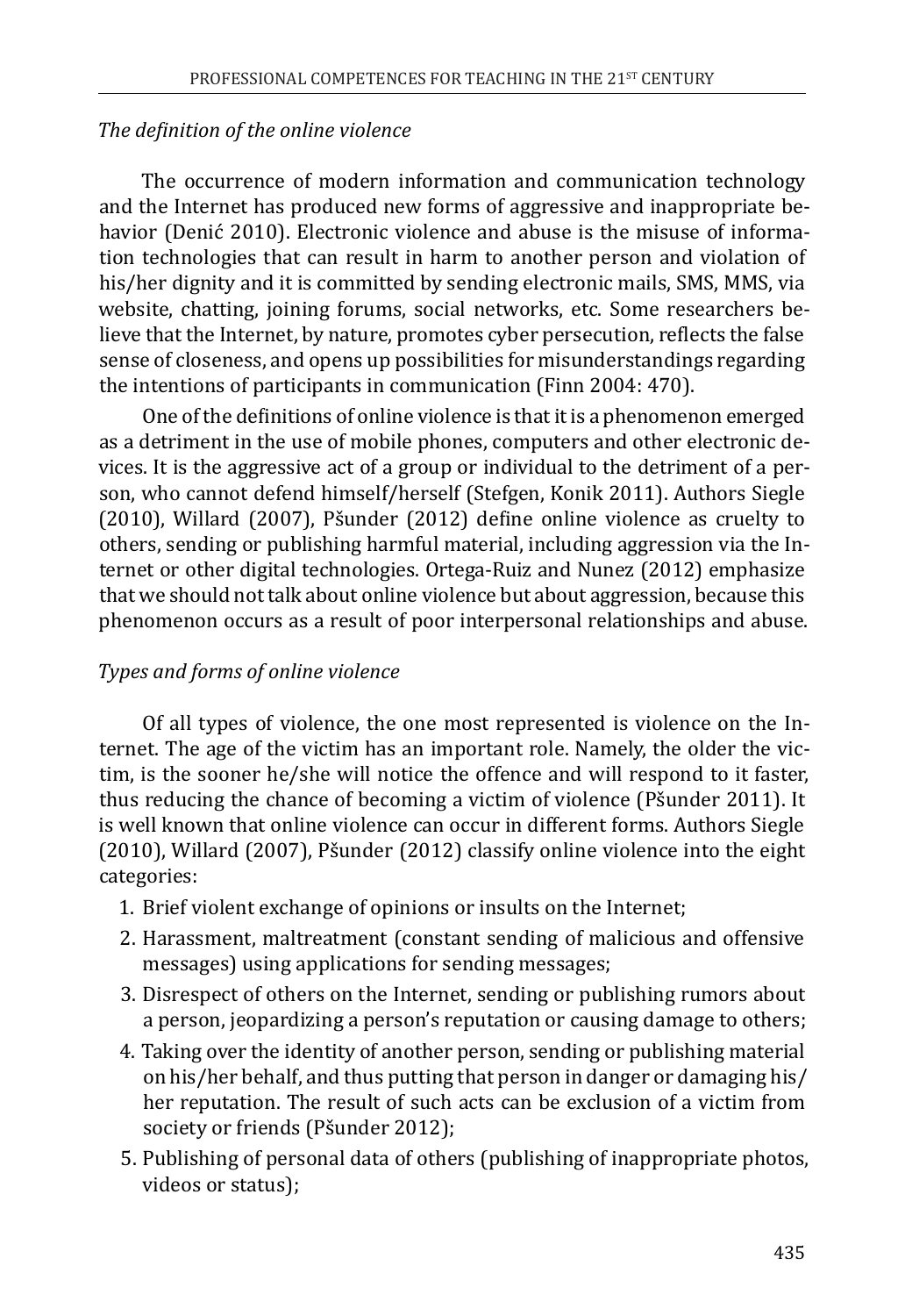- 6. Fraud (deceiving people to reveal secrets and personal data that can be used against them) (Pšunder 2012);
- 7. Exclusion (purposely and constant exclusion from the online group; obvious ignorance, conflict messages, etc., and thus having a negative influence on the person who meets his/her peers on the Internet) (Pšunder 2012);
- 8. Threats over the Internet (persistent and constant harassment, sending threats to a person and instilling fear).

### *The specifics of online violence*

Online violence has distinctive characteristics compared to traditional violence (Gimenez, Hunter, Durkin, Arnaiz 2004):

- 1. Anonymity of the attacker;
- 2. Accessibility;
- 3. Duration,
- 4. The responses of the victim are invisible;

Violence framework includes different roles. One of the roles is that of a bully or persecutor. In online violence, the bully does not have to be physically strong; all that he/she needs to possess is an available mobile phone or computer (Simmons, Bynum 2014). In practice, it has been confirmed that victims or bullies often can use online violence as the means for achieving justice or revenge. According to some authors, the need for fitting in is one of the most common reasons of committing online violence (Salus 2012). Given the distribution and the use of the Internet, every person today can be a victim, every child and especially curious children who seem frightened, distant, physically weak, etc. (Van Acker, Gable, 2011; Olweus 2012).

The next role in the process of violence is the role of the observers, whose role is also important. In the literature, there are generally two types of the observers:

- Those who support the bully and motivate him/her, and on the other hand do not defend and protect the victim.
- The second group of the observers is the one who tries to help and protect the victim, to oppose the bully, support the victim and inform adults about it (Willard 2007).

Relevant research show that the victims of violence face different problems. Those may be pulling out from school activities, absence from school, poor physical form and failure in school, bad nutrition, the use of illegal substances, low self-esteem, anxiety, headaches, nausea, depression that may end with suicide or other forms of self-destructive behavior (Notar, Padgett, Roden 2013). In this sense, it is very important that parents have good communication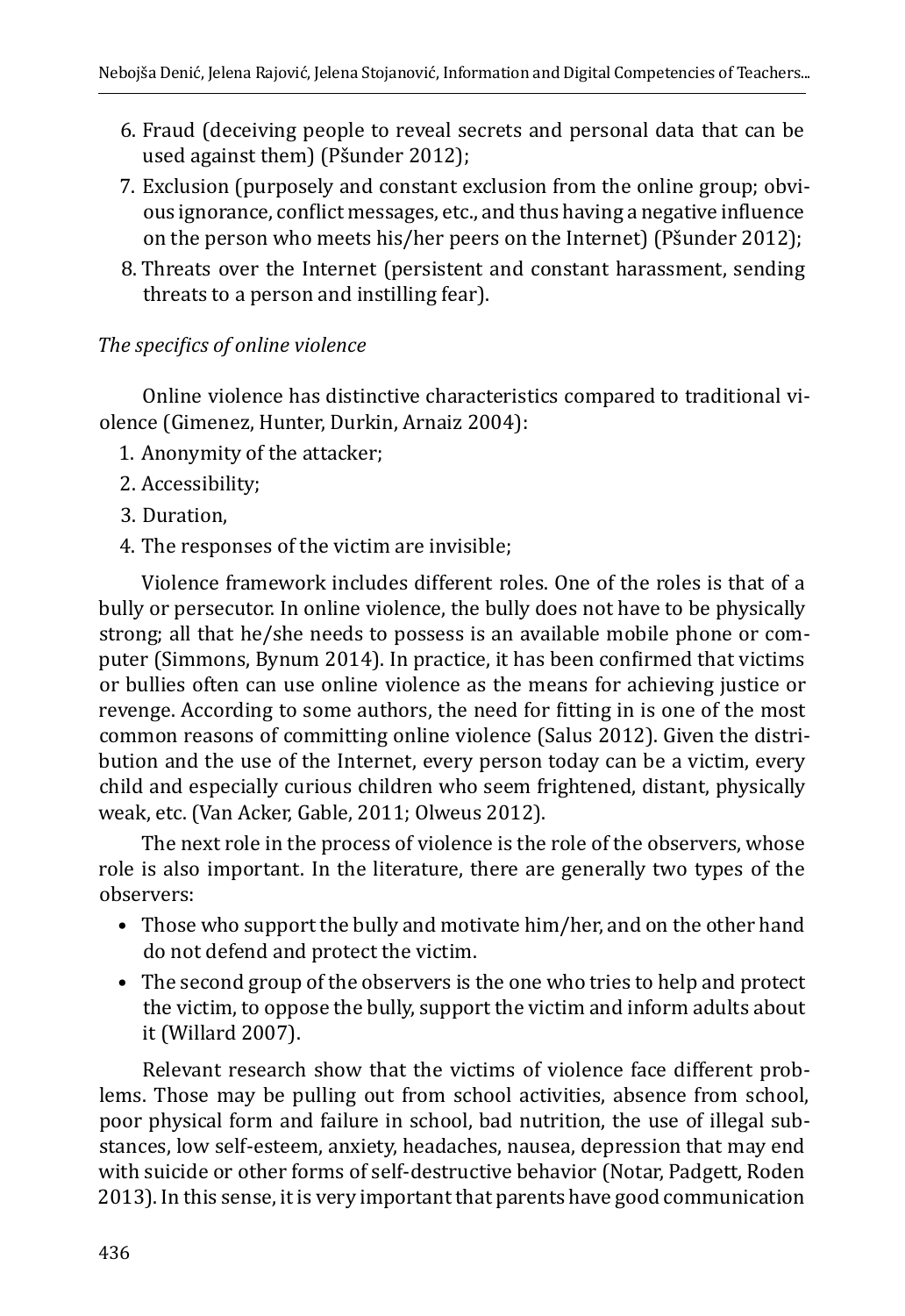with their children so that the children could have them first to turn to if they become victims of violence (Donegan 2012). Due to the current economic crisis and constant struggle for survival, parents are forced to work extra hours in order to provide their children with decent living conditions and education. Unfortunately, this leads to the situation where parents spend less time with their children and talk to them less. Parents often try to compensate for the lack of such closeness by buying expensive gifts. However, even though parents believe that mobile devices serve the children's safety, the children can misuse them later in many ways.

It is true that schools cannot assist in online violence if the same occurred outside the school premises, but the school, as an institution, can take certain preventive measures and try to raise awareness among children about the negative impact of violence (Notar, Padgett, Roden 2013).

Simons and Bynum (2014) suggest some concrete activates in this regard:

- 1. School services can organize training for students and parents;
- 2. School services can form a group for the development and implementation of programs against online violence with the goal of increasing safety and protecting students;
- 3. The management of the school can cooperate with local police, and police officers could conduct a lecture or a training for parents and students;
- 4. School services should create an atmosphere where children would be unrestricted and free and feel confident enough to report online violence.
- 5. In the case of school authorities noticing the online violence, they are obliged to collect all necessary material evidence, so the case could be legally processed.

Educational institutions in line with rulebooks have special teams for protection against the violence, abuse and negligence. Protection team tasks are to:

- 1. prepare protection programs
- 2. activities and the possibility of seeking support and assistance from the protection team;
- 3. participate in trainins and projects for the development of competencies required for the prevention of violence, abuse, and negligence;
- 4. propose measures for prevention and protection, organize consultations, and participate in risk assessment and decision making on procedures in the case of suspicion or occurrence of violence, abuse, and negligence;
- 5. involve parents in the preventive and intervention measures and activities;
- 6. monitor and assess the effects of measures taken for the protection of children, students and make appropriate proposals to a director;
- 7. cooperate with experts from other competent authorities, organizations,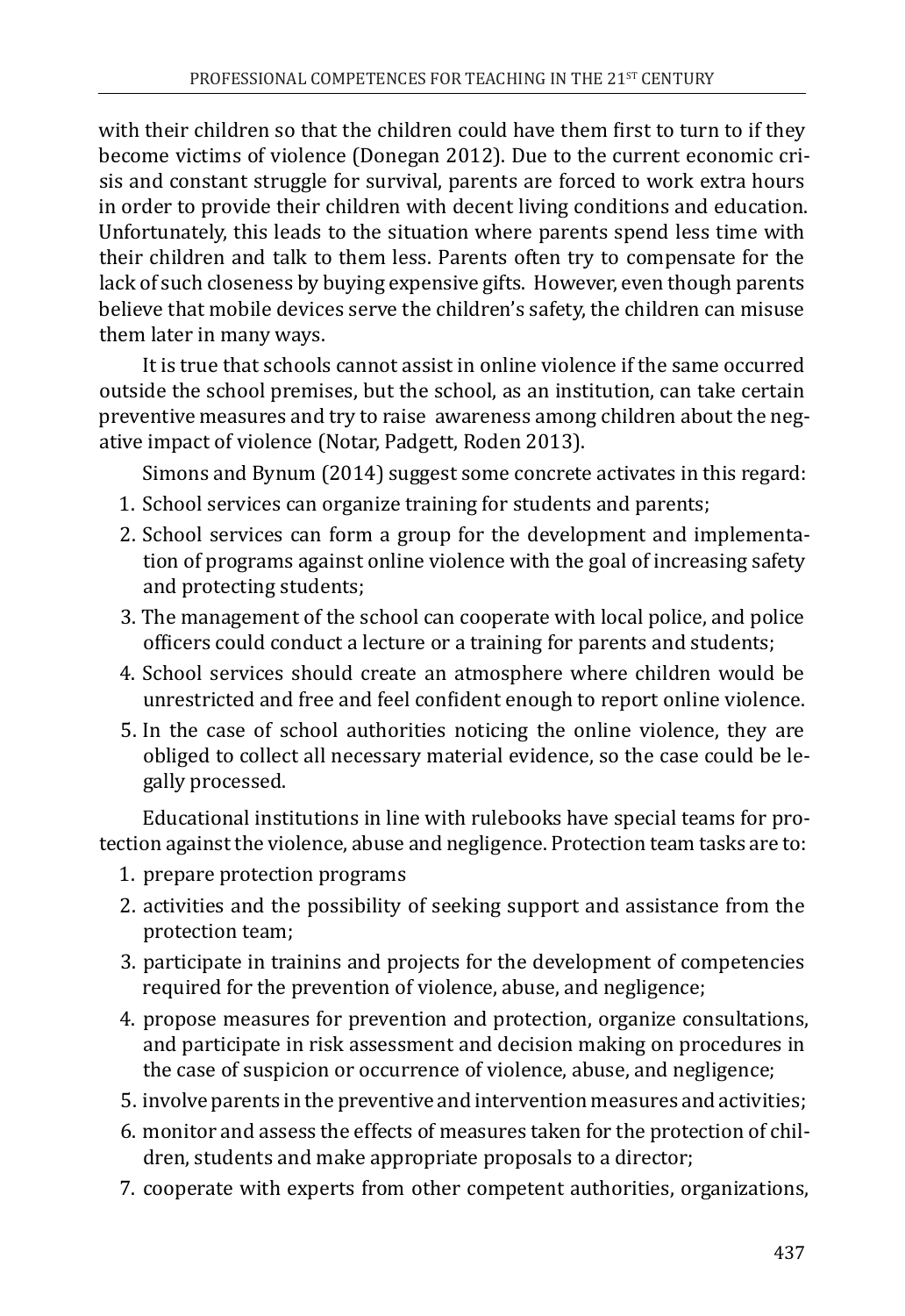services and media to ensure full protection of children and students from the violence, abuse and negligence;

- 8. keep and maintain records;
- 9. report to expert and managerial bodies.

The results of studious reviews of representative literature show that it is of great importance that professional services in school organize an online strategy on violence prevention, to educate students and parents how to protect themselves. It is also necessary to organize as many educational programs as possible in educational institutions aimed towards teachers who are dealing with the prevention of online violence. These programs would assist them to better understand and react in the cases of online violence. The results of multiannual implementation of a professional development program created by the author of this paper, on behalf of the Institute for the Improvement of Education of the Republic of Serbia, show that educators/teachers have recognized the importance of this negative phenomena, and despite the enormous problems they encounter in their everyday work, they want to improve their competencies in the field of safe use of the Internet. Eminent authors also confirm that education about online violence should be a part of social skills education, because the understanding of online conversations is very important (Willard 2007). In this sense, Olweus (2012) states that it is necessary to introduce parents, students, and teachers to online safety, ICT, operation of technical devices and different forms of online behavior.

## **Results of teachers' survey**

Recognizing the aforementioned theoretic considerations, the authors have designed and accredited the following programs for the professional development of teachers, which have been implemented in educational institutions in the Republic of Serbia: "The safety of children when using the Internet" - Institute for the improvement of education (IFIE), Republic of Serbia, 2008; "Information and communication technologies and the Internet in the function of the safety of children" - IFIE of the Republic of Serbia, 2009; "The role of teachers in protecting children on the Internet" - Republic of Serbia, 2010; and "Managing the protection and safety of children on the Internet and when using ICT", 2001, Belgrade. Based on the evaluation of the results and obvious needs to confirm the necessity of teachers' education, appropriate research was conducted. The survey covered 200 teachers, divided into equal groups: fifty educators, one hundred elementary school teachers (fifty teacher who teach from first to fourth grade and fifty teachers who teach from fifth to eight grade), and fifty teachers employed in secondary schools. Groups are gender-balanced (Denić 2008). The questionnaire was composed of 11 questions.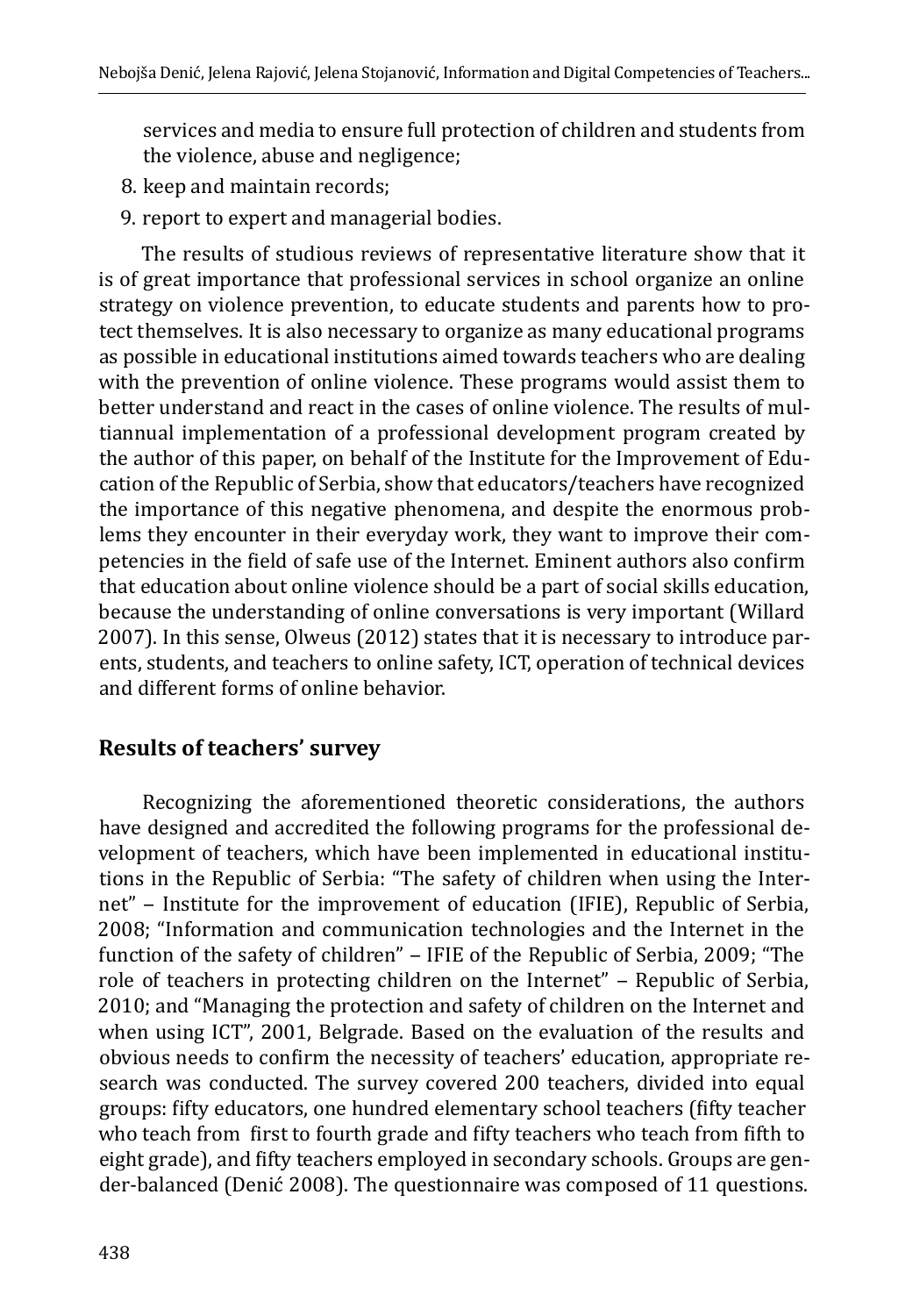The survey was conducted in the Institution for preschool education in Lipljan; in elementary schools "Kralj Milutin" in Gračanica, "Knez Lazar" in Donja Gušterica, "Miladin Mitić" in Laplje selo. The Secondary Medical School in Gracanica, Economics-trading secondary school, and Grammar school in Laplje selo were also included in the survey. These institutions were selected based on the representative research sample since the largest number of students from the territory of Central Kosovo attend these schools (Denić 2009).

## *Data collection and processing techniques*

The questionnaires used in the research were specially designed for the purpose of this study. Respondents answered anonymously. Data processing included techniques of descriptive statistics, applied to questionnaire designed for the needs of this study (Denić 2010). Since no standardized tests were performed, it was not possible to apply univariate analysis. All significant results are shown on the charts obtained from descriptive analysis, for better transparency, while other data is presented in the tables.

#### *Table I. 1: Level of education*

| Secondary school | College | Specialist / Master |
|------------------|---------|---------------------|
| 0.5%             | 90%     | 9.5%                |

The majority of respondents had higher education level (90%); Specialist or Master diploma 9.5% of respondents, while only 0.5% of the respondents had completed only secondary school (two elementary school teachers teaching from first to fourth grade)

#### *Table I. 2: Working experience*

| Up to 5 years | $5-10$ | 10-20 | More than 20 |
|---------------|--------|-------|--------------|
| 5%            | 45%    | 38%   | 12%          |

When it comes to working experience, the majority of respondents had between 5 and 10 (45%) or 10 and 20 (38%) years of working experience. Only 5% of respondents had less than 5 years of working experience.

*Table I. 3: The use of computers* 

| Rarely and unwillingly | Only for the work requirements | Willingly and often |
|------------------------|--------------------------------|---------------------|
| 30%                    | 25%                            | 45%                 |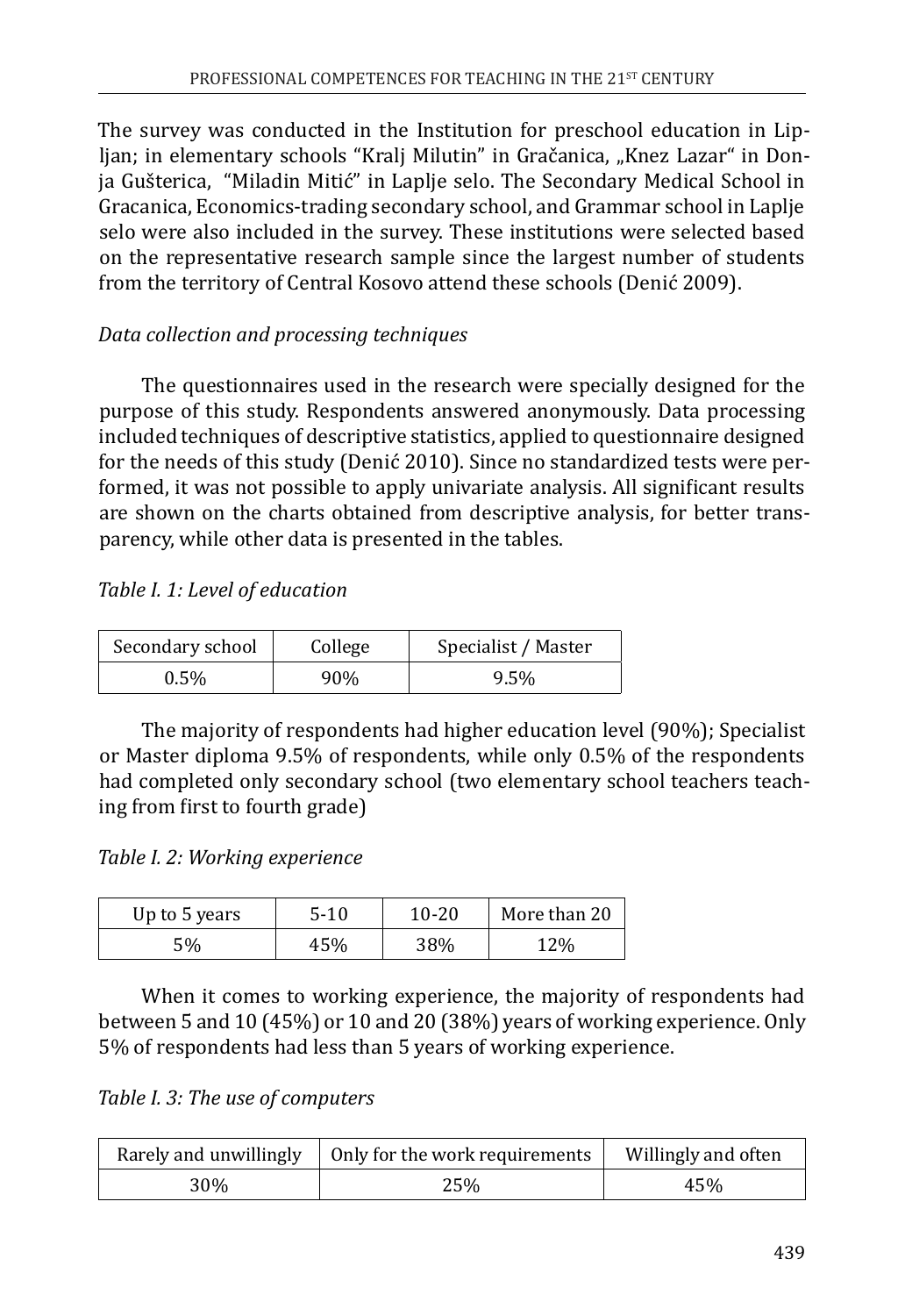Data from the table is predictable, given the fact that the majority of respondents had longer work experience. This leads to the assumption that they are more unwilling to accept innovations in the teaching process and the use of modern computer technologies, and that they are not hotile towards the use of ICT, the Internet and the application of computers in the teaching process (Denić 2011).



*Figure I. 1: Time that teachers spend on the Internet during their free time*

When it comes to teachers, 80% of them spend up to two hours on the Internet, 15% from 2 to 4 hours, and only 5% more than 4 hours.

*Table I. 4: The use of the Internet in the free time*

| YES |     |
|-----|-----|
| 55% | 45% |

It is worth mentioning, that 55% of respondents in total use the Internet in their free time, only 110 respondents of the total sample.

*Table I. 5: Account on a social network*

| YES | NΩ  | Has multiple accounts |
|-----|-----|-----------------------|
| 69% | 21% | 10%                   |

Quite a large number of respondents have an account at least on one social network, while 10% have multiple accounts. Given that the large proportion of respondents have an account on social networks, it is necessary to explain the ways in which perpetrators can harass and persecute victims on the Internet. Namely, perpetrators can set up a site that can jeopardize the victim or can encourage others to contact, harass and otherwise hurt the victim. These sites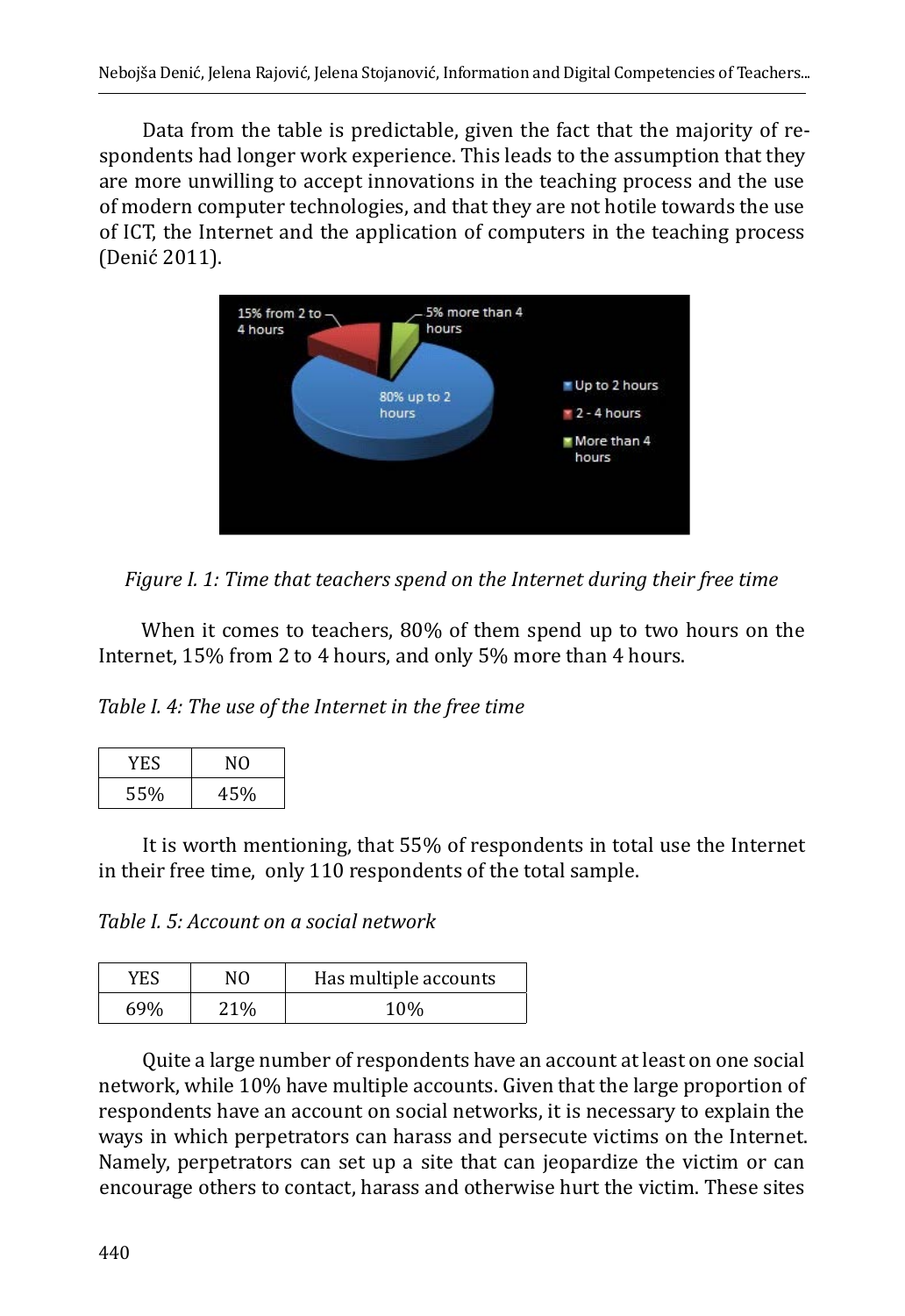may provide real-time group chat (chat rooms), video or audio interactions, usually organized around specific topics related to politics, religion, entertainment or other. These sites can be public, available to all users or private, with limited access. Perpetrators may send a victim messages with disturbing content visible only to the users of the site or may reveal victim's personal information to other participants, and thereby encourage others to harass others on the Internet, phone or similar (D'Ovidio, Doyle 2003: 16; Denić 2016).



*Figure I. 2: An account on some social network (teachers)* 

Research has shown that 69% of teachers have at least one account, while 10% have multiple accounts. Only those teachers who access the Internet in their free time (110, or 55% of the total sample) answered this question.

*Table I. 6: Time spent on the Internet per day*

| Up to 2 hours | $2-4$ hours | More than 4 hours |
|---------------|-------------|-------------------|
| 30%           | 15%         | 5%                |

The majority of respondents spend up to two hours on the Internet during the day, while the number of those who spend 2 to 4 hours (15%), that is, more than 4 hours (5%) is considerably lower.



*Figure I. 3: Reasons to use the Internet during the free time (teachers)* When it comes to the teachers, most of them use the Internet in their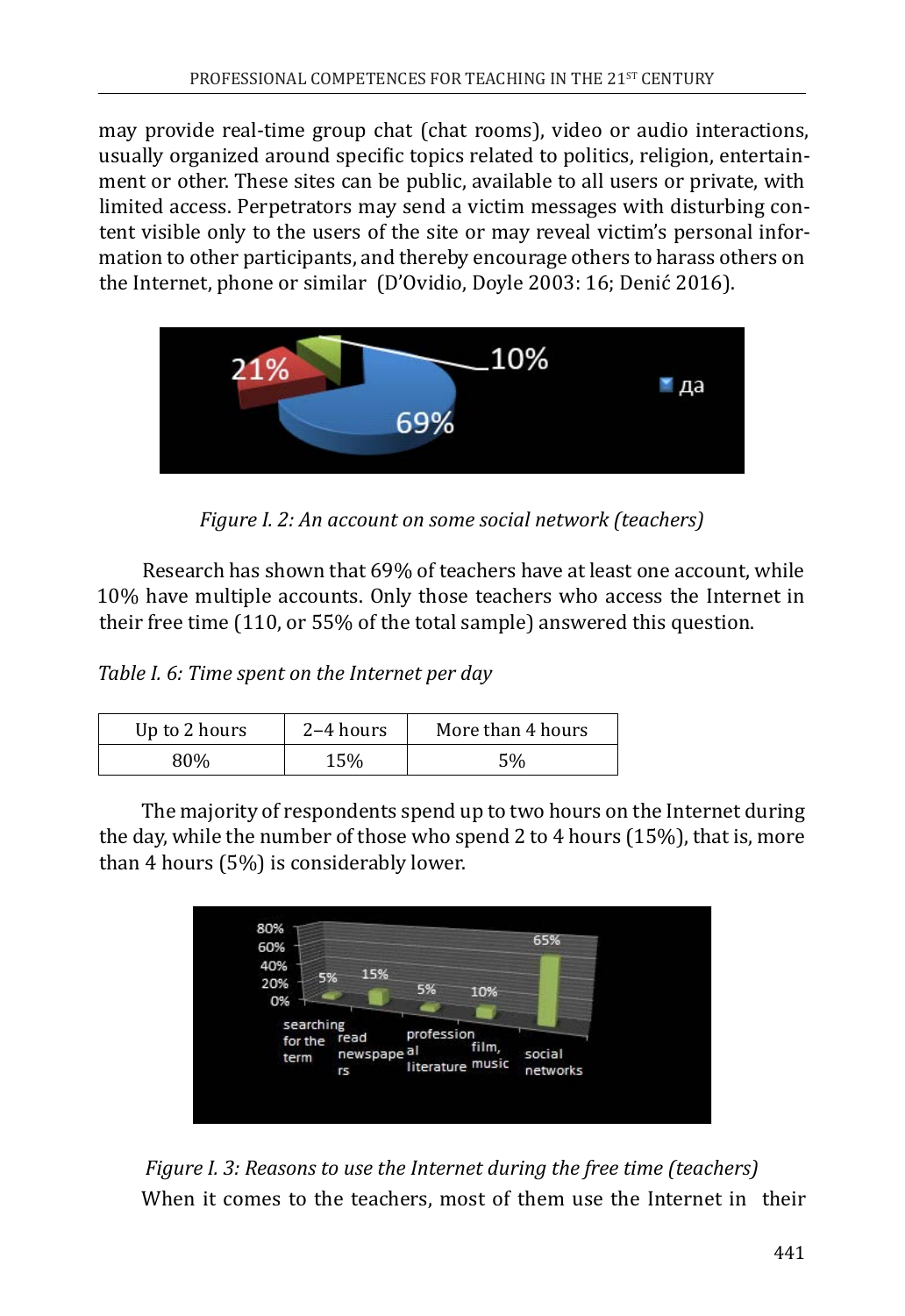free time (65%) for social networking. A negligible number read professional literature (5%), while 15% read newspapers and 10% watch movies or listen to music. The fact that the majority of respondents use the Internet in their free time for social networking is rather worrying. It is more than necessary to provide them with appropriate education on online violence, because they can also be unwillingly involved in such actions. Namely, having spent such amount of time on social networks, the perpetrators may steal their identity, act on their behalf and misuse their profile, and thus jeopardize them and other users of the Internet.

#### *Table I.7: Attending computer training*

| Yes | No, and I don't want to | I didn't, but I would like to |
|-----|-------------------------|-------------------------------|
| 53% | 4%                      | 43%                           |

Most of the teachers have attended some computer training (53%). It is worth pointing out that 43% of respondents who never attended any training are willing to attend some of computer training. This shows that the organization of additional training and education in the field of computer literacy for teachers is more than necessary.

*Table I.8: Additional information literacy trainings are needed*

| Yes | No |
|-----|----|
| 96% | 4% |

The given data is in accordance with data obtained on the previous item: 96% of respondents think that they need additional training in the field of information literacy, which indicates that at least the awareness of the need for education exists. However, there is a possibility that respondents replied in the desirable manner.

*Table I.9: Informatics should be one of the obligatory subjects in elementary and secondary schools*

| Yes | No |
|-----|----|
| 96% | 4% |

What is encouraging is the information that even 96% of respondents believe that it is necessary to introduce Informatics as an obligatory subject/ course, but there is a possibility that this is also a socially desirable answer.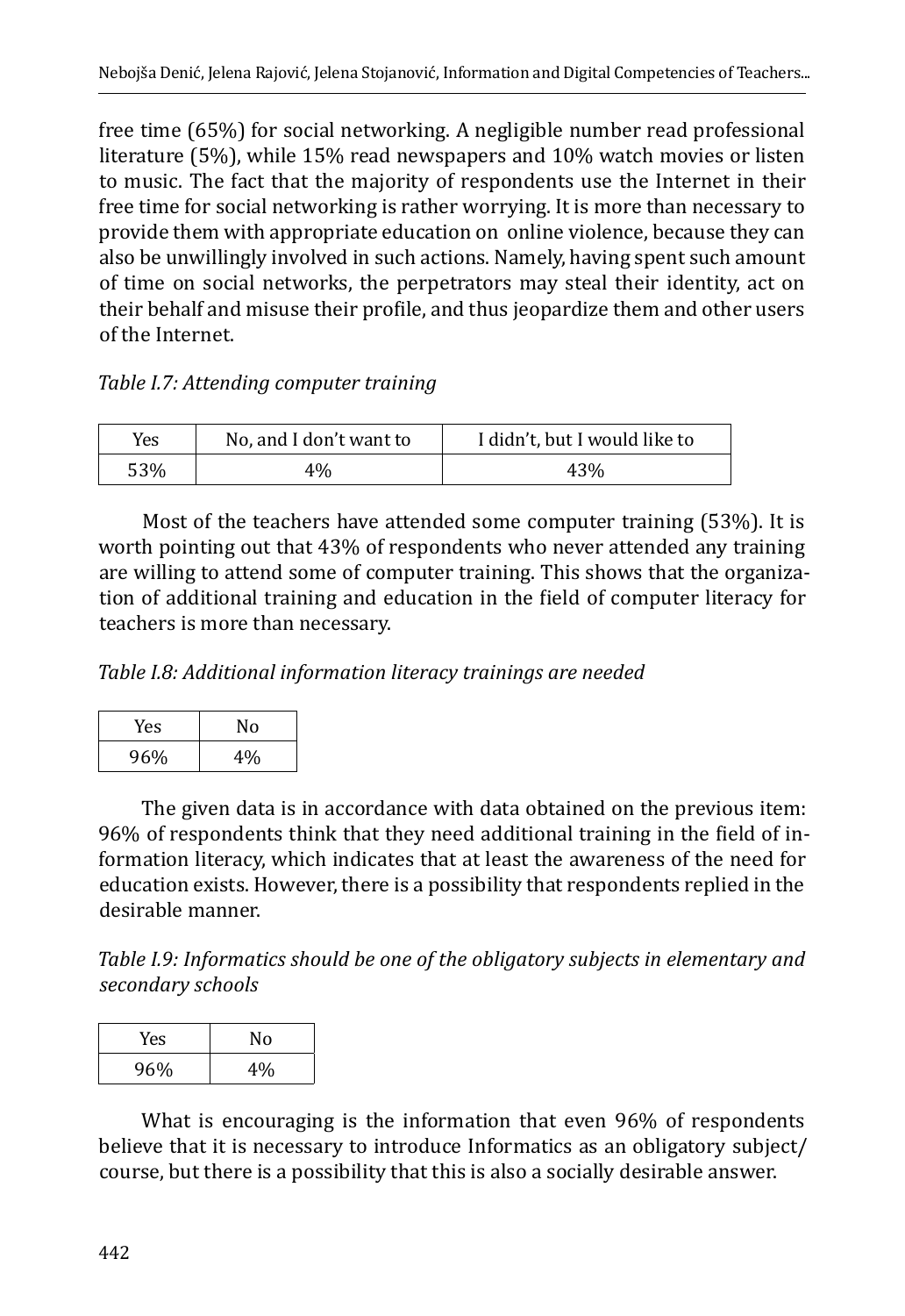| Only for practical presentation | <i><b>Occasionally</b></i> | <b>Often</b> |
|---------------------------------|----------------------------|--------------|
| 45%                             | 45%                        | 10%          |

| Table I. 10: Uses modern IC technologies in the teaching process |  |  |
|------------------------------------------------------------------|--|--|
|------------------------------------------------------------------|--|--|

Only 10% of the respondents regularly use ICT in the teaching process, while others use it occasionally or just for practical presentation.

## **Conclusion**

Information and digital competencies are becoming very important for teachers and others. Fundamental digital competencies, in the long term, are generated in the education system, and the level of digital competencies of the students depends, inter alia, on the level of digital competencies of the teachers. Therefore, teachers are expected to have the appropriate level of information, digital, and media literacy, and to be familiar with modern concepts, methods and tools that presuppose the meaningful use of ICT in the field they teach. Information and digital competency generally includes a set of knowledge, skills, attitudes, abilities and strategies needed for the appropriate use of information and communication technology and digital media, with the aim of thoughtful, flexible and safe improvement of the teaching process and learning and other activities related to the teaching profession in online and offline environments.

If we observe already-conducted research on peer violence, we can notice that the development of peer violence with an emphasis on online violence became more seriously investigated in 1995 with the research study by Olweus (1995). This study shows that every seventh student was a victim of online violence, meaning that over 15% of students reported experienced peer violence. A research conducted by Dekle et al. (1996), shows that 62% of students did not encounter peer violence, 20% occasionally, and 5% weekly. Theoretical considerations and conducted research of the author of this paper confirm the hypothesis that the low level of information literacy of teachers also has a negative impact on the activities of students using the Internet.

The research results of this paper conducted on the representative sample indicate that teachers access the Internet in their free time much less than their students. Approximately 5% access the Internet to read professional literature or to search terms, while as many as 65% prefer to use social networks. On the other hand, only a small percentage of them use ICT in the teaching process (only 10%), but many advocate the need for additional education in this area (96%). Many think that Informatics should be taught in elementary and secondary schools as an obligatory subject (96%). Of course, it is necessary to conduct additional research in this area in order to raise awareness of children and adults, especially teachers, and to influence their behavior.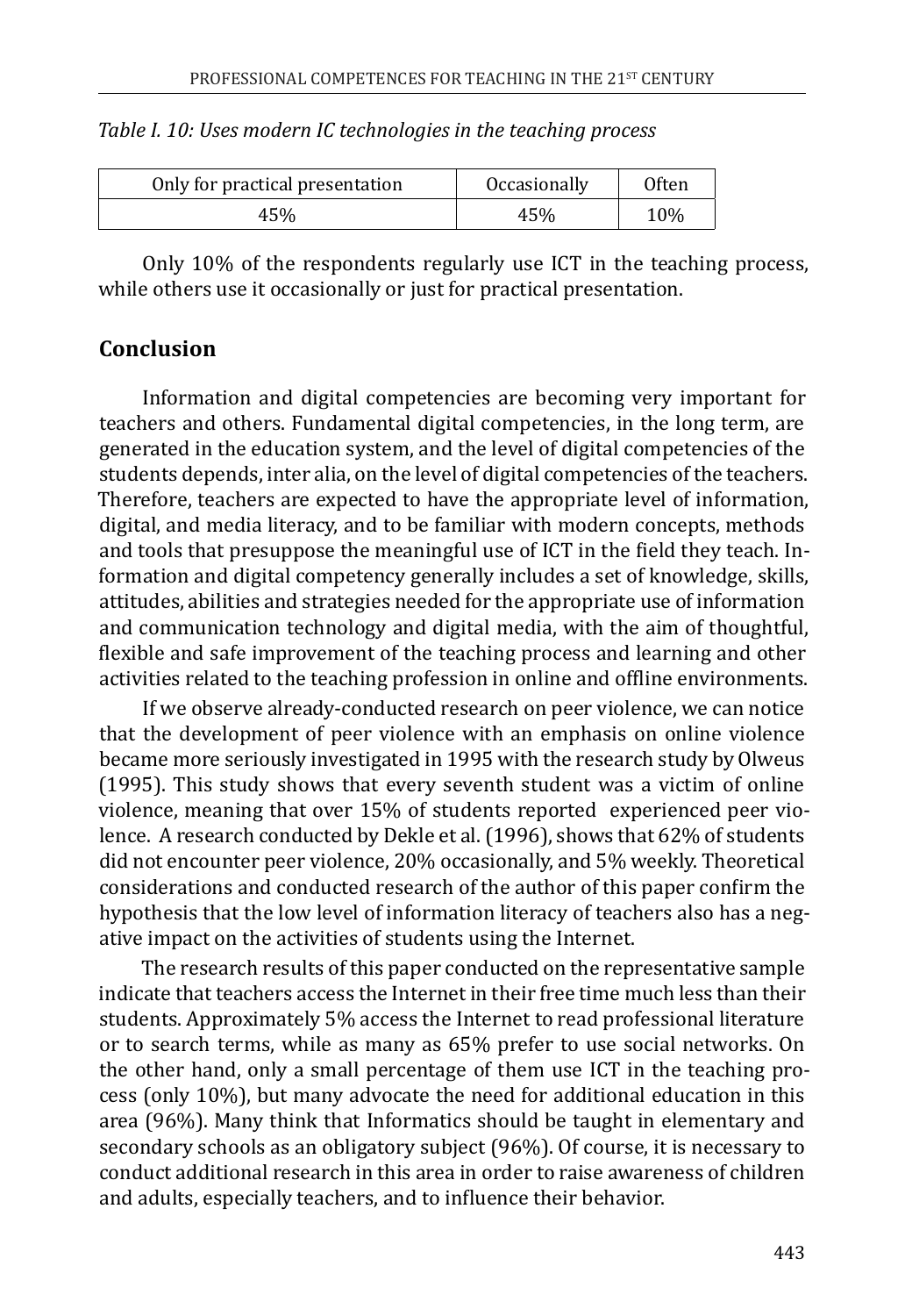However, specific conditions in which the participants of this research live imply that these issues, that is, addressing of such processes, require the engagement of institutions that have caused such existential situation of a population. Unfortunately, in the territory of Kosovo and Metohija, except for the authors of this paper who for more than 20 years have organized programs of professional education of teachers in the area of computer application in the teaching process and protection from online violence, there are no other forms of education in this area aimed to teachers. This type of education involves teachers as the holders of the education of children and parents as well. Programs of professional education include lectures, workshops, and professional discussions regarding the application of computers in the teaching process and the safe use of the Internet and are conducted from Dragaš and Štrpce in the south to Lešak in the north of Kosovo and Metohija.

Although there are certain positive and concrete results of this engagement, which definitely additionally motivate us to persist in this pioneering work in this territory, we are still well aware of the situation, facts and environment, and the fact that *una hirundo non facit ver!*

## **References**

Babbie, F. & Mouton, J. (1998). *The Practice of Social Research*. Cape Town: OxfordUniversity Press.

Bawden, D. (2008). *Digital literacies*, Bern: Peter Lang Publishing.

Chau, P.Y.K. (1996). An empirical assessment of a modified technology acceptancemodel. *Journal of Management Information Systems*, 13, 185-204. [https://doi.org/10](https://doi.org/10.1080/07421222.1996.11518128) [.1080/07421222.1996.11518128](https://doi.org/10.1080/07421222.1996.11518128)

Davis, Fred D. (1989). Perceived usefulness, perceived ease of use, and user acceptance of information technology. *MIS Quarterly*.<https://doi.org/10.2307/249008>

Dekle, D. J., Beal, C. R., Rogers, E. & Huneycutt D. (1996). *Children as witnesses: Acomparison of lineup versus showup identification methods*. https://doi.org/10.1002/ (SICI)1099-0720(199602)10:1<1::AID-ACP354>3.0.CO;2-Y

Demunter, C. (2006). *How skilled are Europeans in using computers and the Internet?*. Luxembourg: Eurostat.

Denić, N., Petković, D. & Vignjević, D. (2017). Possible Aspects of IT Security. *The5th International Virtual Conference on Advanced Scientific Results*, June, 26‒30, 2017,www.scieconf.com (held in Zilina, Slovakia), 206–209. [https://doi.org/10.18638/](https://doi.org/10.18638/scieconf.2017.5.1) [scieconf.2017.5.1](https://doi.org/10.18638/scieconf.2017.5.1)

Denić, N. (2011). *Upravlјanje zaštitom i bezbednošću dece na Internetu i pri upotrebiIKT.* Beograd: Zavod za unapređivanje obrazovanja i vaspitanja R. Srbije.

Denić, N. (2010). *Uloga nastavnika u zaštiti dece na Internetu*. Beograd: Zavod zaunapređivanje obrazovanja i vaspitanja R. Srbije.

Denić, N. (2008). *Bezbednost dece pri radu na Internetu*. Beograd: Zavod zaunapređivanje obrazovanja i vaspitanja R. Srbije.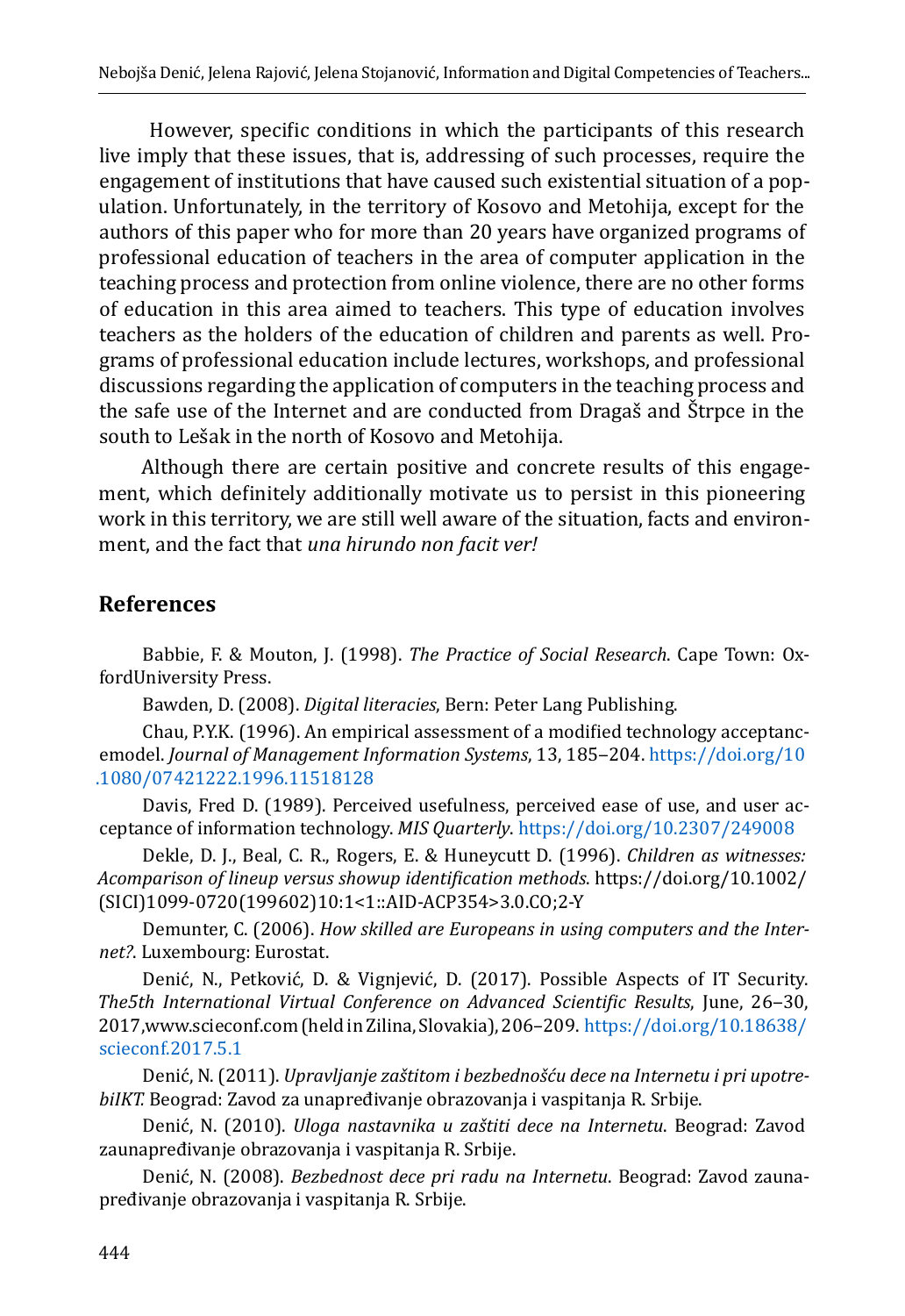Denić, N. (2009). *Informaciono komunikacione tehnologije i Internet u funkciji bezbednosti dece*. Beograd: Zavod za unapređivanje obrazovanja i vaspitanja R. Srbije.

Denić, N., Petković, D. & Jovanović, N. (2017). Improving teaching process by applying information-communication technology. *Annals of the university of Oradea*. Fascicle of Management and Technological Engineering, CNCSIS "Clasa B+: ISSN 2501- 5796 (CD edition), ISSN 1583-0691 (online), ISSN-L 1583-0691 (online) [https://doi.](https://doi.org/10.15660/) [org/10.15660/](https://doi.org/10.15660/) AUOFMTE.2017-3.3300, Volume XXVI (XVI), 2017/3.

Denić, N., Ivkovic, R. & Milićević, V. (2015). Information and communication technologies and teachers. *Scientific anniversary conference with international participation 20 Years Trakia University*. May 19‒20, 2015, Stara Zagora.

Denić, N., Stevanović, M. & Spasić, B. (2015). Metodološki aspekti uloge nastavnika u zaštiti dece na Internetu. *Zbornik radova III*. Visoka tehnička škola strukovnih studija iz Uroševca sa privremenim sedištem u Leposaviću, 183-190. ISSN 2217-4362

Denić, N., Milic, M. & Stevanović, M. (2015). Computer literacy of parents in thefunction of protection of children on the internet. *Scientific anniversary conference with international participation 20 Years Trakia University*, May 19‒20, 2015, Stara Zagora.

Denić, N. & Janković, S. (2017). Possible aspects of ICT teaching methodology*. International Scientific Conference on Recent Advances in IT, Tourism, Economics, Management and Agriculture – ITEMA 2017*, Budapest, Hungary, October 26, 2017.

Denić, N., Nešić, Z., Radojičić, M., Petkovic, D. & Stevanović, M. (2016). Contributionto the research of children protection in use of internet, *Tehnički vjesnik*, ISSN1330- 3651, 2203-09. DOI: 10.17559/TV-20150618131930.

D'Ovidio, R. & Doyle, R. (2003). A study on cyber stalking: Understanding investigative hurdles. *FBI Law Enforcement Bulletin*, 73, 3(2003), 10-17. [https://doi.](https://doi.org/10.1037/e315272004-002) [org/10.1037/e315272004-002](https://doi.org/10.1037/e315272004-002)

Gill, E. (2013). https://teach.com/what/teachers-know/teaching-methods/ Filipović, V. (2017). *Pedagogy, Didactics, Methodology*. Belgrade: Faculty of Mathematics.

Finn, J. (2004). A survey of online harassment at a university campus. *Journal of Interpersonal Violence*, 19, 468‒483. <https://doi.org/10.1177/0886260503262083>

Frank, T. H. J. & Castek, J. (2017). From digital literacies to digital problem solving: Expanding technology-rich learning opportunities for adults. *Journal of Research and-Practice for Adult Literacy, Secondary, and Basic Education*, Vol. 6, No. 2, Summer 2017.

Fromm, E. (2013). *Anatomija človekove uničevalnosti* (1. izdaja, 1. natis). Ljubljana: Mladinska knjiga.

Giménez Gualdo, A. M., Hunter, S. C., Durkin, K., Arnaiz, P. & Maquilón, J. J. (2014). The emotional impact of cyberbullying: Differences in perceptions and experiences as a function of role. *Computers & Education*, 82, 228–235. [https://doi.org/10.1088/1475-](https://doi.org/10.1088/1475-7516/2014/11/013) [7516/2014/11/013](https://doi.org/10.1088/1475-7516/2014/11/013)

Jolls, T. & Thoman, E. (2008) *Literacy for the 21st Century: An Overview & Orientation Guide to Media Literacy Education*. Center for Media Literacy.

Koltay, T. (2011). The Media and the Literacies: Media Literacy, Information Literacy, Digital Literacy. *Media Culture & Society*, 33(2), March 2011. [https://doi.](https://doi.org/10.1177/0163443710393382) [org/10.1177/0163443710393382](https://doi.org/10.1177/0163443710393382)